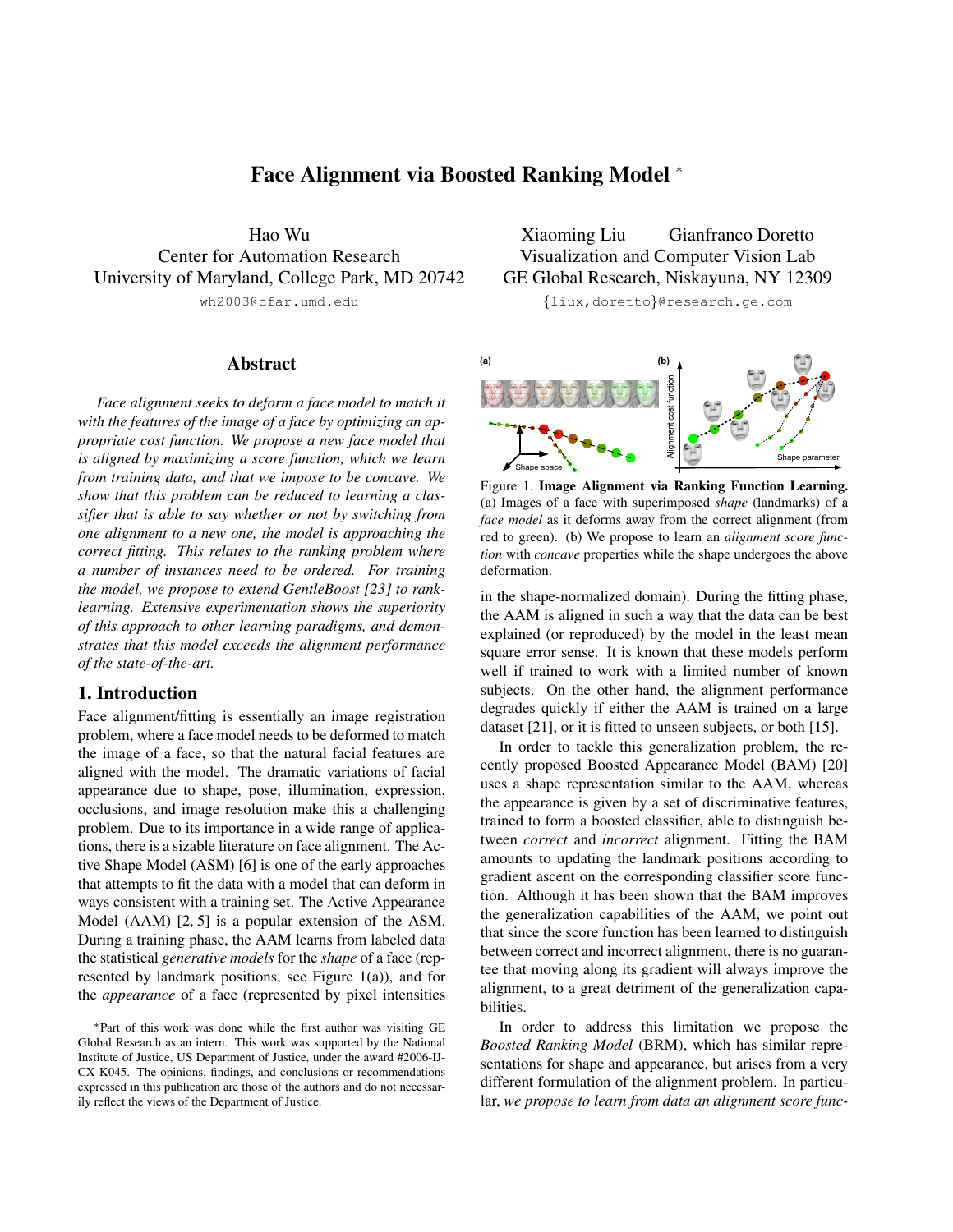*tion that is* concave *within the neighborhood of the correct alignment*. In this way we assure that by updating the alignment of the BRM via gradient ascent, we will always deform the model towards the correct fitting (see Figure 1(b)).

First, we will show that the original problem can be approximated by the problem of learning a classifier that is able to say whether or not by switching from one alignment to another one, the BRM moves closer to the correct solution. Then, we train a boosted classifier, which when given a pair of images warped from different landmarks, informs which of the two corresponds to a better alignment. This naturally leads to the creation of a positive training set and a negative training set with the same cardinality, making the learning problem balanced. The particular structure of the resulting classifier allows to map the original problem to a *ranking problem* [12], because it implies the learning of a function, i.e. the alignment score function, which can be interpreted as a *ranking function* [12] (able to order instances corresponding to different degrees of alignment of the BRM), and which is meant to be concave. We propose to learn the alignment score function by extending the use of GentleBoost [23] for ranking, and show experimentally that it converges faster, and performs better alignment ranking than other approaches, such as RankBoost [12]. Finally, we show that the BRM learns an alignment function that is concave, and that has better generalization capabilities than the BAM, especially in terms of robustness in achieving convergence, but also in terms of accuracy, and computational speed.

# 2. Prior Art

The majority of the prior work in face alignment is based on ASM, AAM or their variations [7–10, 17, 26, 30]. In particular, in [7] the ASM incorporates a generative template model for each landmark, whereas in [8] the same model is discriminative. Most of the AAM body of work is based on the generative model of [2], which greatly improves the efficiency of the AAM-based face alignment. Some AAM variations include discriminative fitting methods [10, 26]. Other representative works include [18, 34].

In the problem of ranking, the goal is to learn an ordering or ranking over objects. The wide variety of applications in which ranking is required includes, information retrieval, collaborative filtering, computational biology, econometrics, and social sciences. As relevant references, we mention [16] that proposes an SVM-based ranking method to improve search engines, and [12] that proposes RankBoost for collaborative filtering.

In the Computer Vision community, [1, 14] have utilized ranking algorithms for shape and image retrieval. In [32] Constrained RankBoost is proposed to model the likelihood of local features associated to the landmarks of a face model. On the other hand, our approach allows boosting to



Figure 2. Shape Model and Warping Function. (a) Representation of the mean shape. (b) The face image with a superimposed shape. (c) The face image warped to the mean shape domain.

optimally chose the position of the local features. In [33] RankBoost learning is used to provide a relative similarity measure between a given shape and a reference shape. This is used to rank a fixed number of predefined warpings of an image, and then combine the first few top ranked to perform shape detection. In contrast, we define and train a model for the shape variability, which we use to optimize the learned alignment score function.

# 3. Face Model

Unlike AAM's, where a face model is represented by the combination of two generative models, one for the shape and one for the appearance of a face, we use a generative model for the shape, whereas we represent the appearance with a set of discriminative features, which will be automatically selected for the purpose of solving the face alignment problem (described in Section 4). In this section we will introduce the representation of these two model components.

#### 3.1. Shape Model

The shape of a face is represented by a set of  $l$  2Dlandmarks, defined by their image coordinates  $\{x_i =$  $(x_i, y_i)\}_{i=1,\dots,l}$ , which we stack with a predefined order to form the *shape* vector  $\mathbf{s} = [x_1, y_1, x_2, y_2, ..., x_l, y_l]^T$ . We represent the statistical variability of s with an affine variety, which means that

$$
\mathbf{s} = \mathbf{s}_0 + \sum_{i=1}^n p_i \mathbf{s}_i , \qquad (1)
$$

where  $s_0$  is the *mean shape*,  $s_i$  is the *i*-th *shape basis*, and  $\mathbf{p} = [p_1, p_2, ..., p_n]^T$  is the *shape parameter*. The mean shape and the shape basis can be learned from a labeled training set of face images via Principal Component Analysis (PCA). Analogous models for shape representation have been used before [5, 11, 20, 22].

The mean shape  $s_0$  (Figure 2(a)), and the shape s (Figure 2(b)), define 2-dimensional domains which can be related by a piecewise affine warping function  $W(x; p)$  that maps points from the mean shape domain into the face image domain<sup>1</sup>. With this warping function, a face image  $I(x)$  can be warped to the mean shape domain, obtaining  $I(W(x; p))$  (Figure 2(c)), where a shape-normalized face appearance model can be computed .

<sup>&</sup>lt;sup>1</sup>See [22] for a description on how to design and parameterize  $W$ .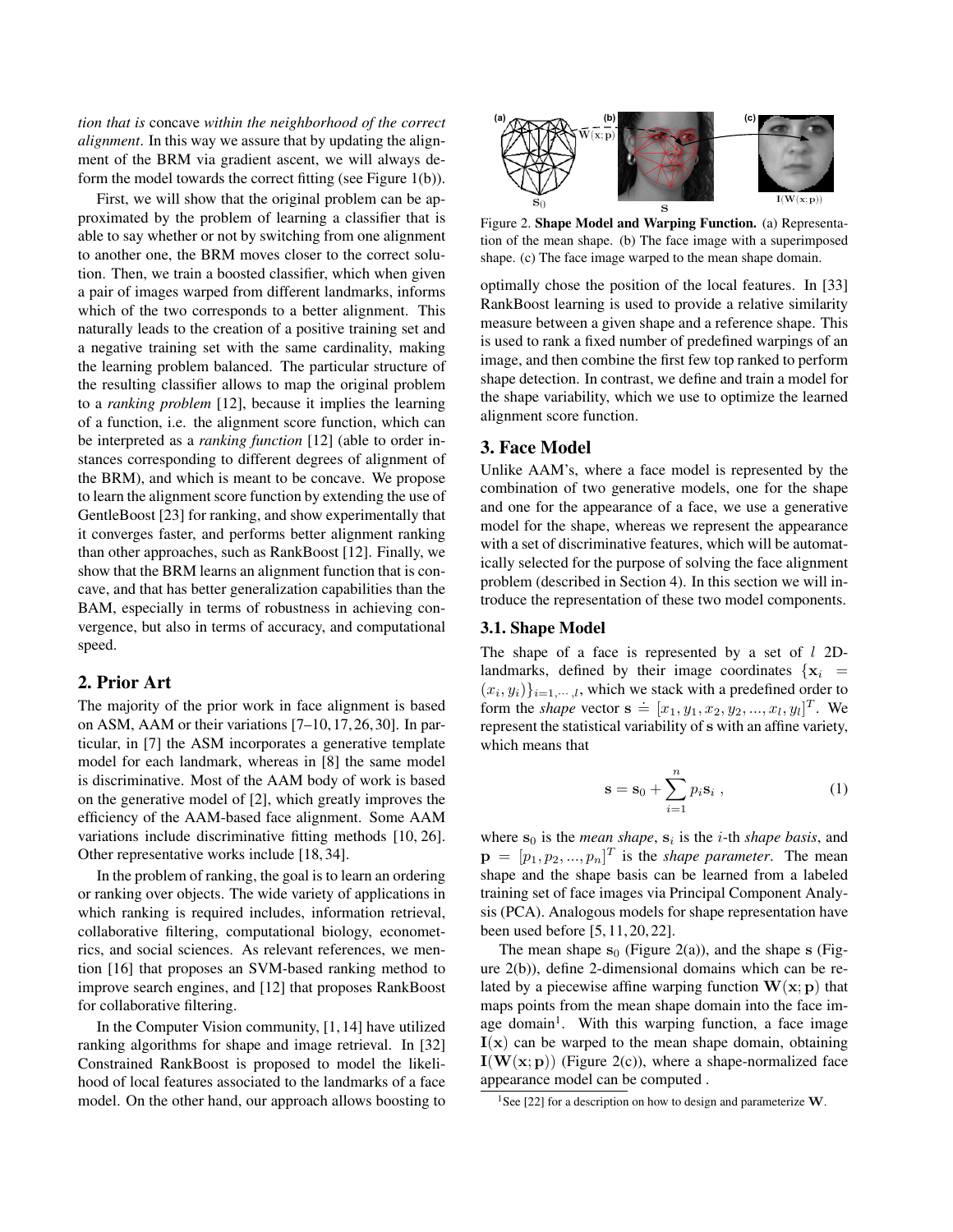

Figure 3. Appearance Features. (a) Warped face image with feature parametrization. (b) Representation of the five feature types used by the appearance model. (c) Notional template A.

## 3.2. Appearance Model

The appearance model is simply a collection of  $m$  features  $\{\varphi_i\}_{i=1,\dots,m}$ , computed over the shape-normalized face image  $I(W(x; p))$ . As features we choose the popular rectangular Haar-like features [24, 29], mainly because of their computational efficiency, which exploits the integral image representation [29], and because of their success in face-related applications [20, 29].

A rectangular feature can be parameterized as follows

$$
\varphi \doteq \mathbf{A}^T \mathbf{I}(\mathbf{W}(\mathbf{x}; \mathbf{p}))\,,\tag{2}
$$

which is intended as the inner product between the vectorized version of an image template  $A$  (Figure 3(c)), and the vectorized version of the warped face image (Figure 3(a)). The inner product between the template and the warped image is equivalent to computing the rectangular feature using the integral image. The image template  $A$  can in turn be parameterized by  $(\alpha, \beta, \gamma, \delta, \tau)$ , as shown in Figure 3(a), where  $(\alpha, \beta)$  is the top-left corner,  $\gamma$  and  $\delta$  are the width and height, and  $\tau$  is the feature type. Figure 3(b) shows the feature types used in our model.

# 4. Alignment Learning Problem

In this section we formulate the problem of learning an alignment score function that will then be used in Section 7 to perform the fitting of the face model. More precisely, for a given image, let us suppose that p is the shape parameter that represents the current alignment of the shape model (1), with the face in the image: *We are interested in learning from data a score function* F*, such that, when maximized with respect to* p*, it will return the shape parameter corresponding to the correct alignment.* Mathematically, if  $\mathbf{p}_0$  is the shape parameter representing the correct alignment, F has to be such that

$$
\mathbf{p}_0 = \arg\max_{\mathbf{p}} F(\mathbf{p}) . \tag{3}
$$

Our program is to optimize F via *gradient ascent*. Therefore, to avoid local maxima, we would like F to be *concave* on  $B(\mathbf{p}_0)$ , a convex neighborhood around  $\mathbf{p}_0$ . This means that for all  $\mathbf{p}_1, \mathbf{p}_2 \in B(\mathbf{p}_0)$ , assuming that F is differentiable, the following should hold [3]:

$$
F(\mathbf{p}_2) > F(\mathbf{p}_1) \Longrightarrow \nabla F(\mathbf{p}_1)^T(\mathbf{p}_2 - \mathbf{p}_1) > 0.
$$
 (4)



Figure 4. Convex Neighborhood. Representation of the convex neighborhood  $B(\mathbf{p}_0)$ , around the maximum  $\mathbf{p}_0$  of the alignment score function F. If  $\|\mathbf{p}_2 - \mathbf{p}_1\| \ll \|\mathbf{p}_0 - \mathbf{p}_1\|$  then  $\nabla F(\mathbf{p}_1)$  is almost proportional to  $\mathbf{p}_0 - \mathbf{p}_1$ , as well as to  $\mathbf{p}_0 - \mathbf{p}_2$ .

### 4.1. Alignment as a Classification Problem

In this section we propose to reduce the problem of learning the function  $F$  to the problem of learning a strong classifier. We start by performing an approximation of the condition (4) that is valid when  $p_2$  corresponds to a small perturbation of p<sub>1</sub>, which means<sup>2</sup> that  $\rho = \frac{|\mathbf{p}_2 - \mathbf{p}_1|}{|\mathbf{p}_0 - \mathbf{p}_1|} \ll 1$ . We do so because by solving (3) via gradient ascent, we compute small updates of the shape parameter p. Under this assumption it is reasonable to assume that  $\nabla F(\mathbf{p}_1)$  is almost proportional to  $\mathbf{p}_0 - \mathbf{p}_1$ , as well as to  $\mathbf{p}_0 - \mathbf{p}_2$  (see Figure 4). Therefore, condition (4) can be approximated as

$$
F(\mathbf{p}_2) > F(\mathbf{p}_1) \Longrightarrow \|\mathbf{p}_2 - \mathbf{p}_0\| < \|\mathbf{p}_1 - \mathbf{p}_0\| \,.
$$

It is obvious that (5) states that if  $F(\mathbf{p}_2) > F(\mathbf{p}_1)$ , then by moving from  $p_1$  to  $p_2$  the alignment improves in the Euclidean sense.

Equation (5) suggests that the function  $F$  could be used to solve a classification problem. More precisely, if we deto solve a classification problem: there precisely, if we also solve a classifier  $H(\mathbf{p}_1, \mathbf{p}_2) \doteq \text{sign}[F(\mathbf{p}_2) - F(\mathbf{p}_1)]$ , then

$$
H(\mathbf{p}_1, \mathbf{p}_2) = \begin{cases} +1 & \implies ||\mathbf{p}_2 - \mathbf{p}_0|| < ||\mathbf{p}_1 - \mathbf{p}_0||, \\ -1 & \implies ||\mathbf{p}_2 - \mathbf{p}_0|| \ge ||\mathbf{p}_1 - \mathbf{p}_0||, \end{cases}
$$
(6)

and H informs whether or not (i.e.  $\pm 1$ ) switching from  $p_1$ to  $p_2$  constitutes an alignment improvement.

It becomes natural at this stage to view the problem of learning  $F$  as the problem of learning the classifier  $H$ , which can be seen as the strong classifier output by a boosting procedure. More precisely, we can assume  $H$  to be the sign of the additive model

$$
\sum_{i=1}^{m} h_i(\mathbf{p}_1, \mathbf{p}_2), \qquad (7)
$$

where each  $h_i$  is a week classifier. Note that the structure of H suggests a structure for the  $\{h_i\}$ , and the generic weak classifier will be given by

$$
h_i(\mathbf{p}_1, \mathbf{p}_2) = f_i(\mathbf{p}_2) - f_i(\mathbf{p}_1) , \qquad (8)
$$

where the  ${f_i}$  are such that F, in the neighborhood  $B(\mathbf{p}_c)$ , will be given by the following additive model

$$
F(\mathbf{p}) \doteq \sum_{i=1}^{m} f_i(\mathbf{p}) . \tag{9}
$$

<sup>&</sup>lt;sup>2</sup>The symbol  $\|\cdot\|$  denotes the Euclidean norm.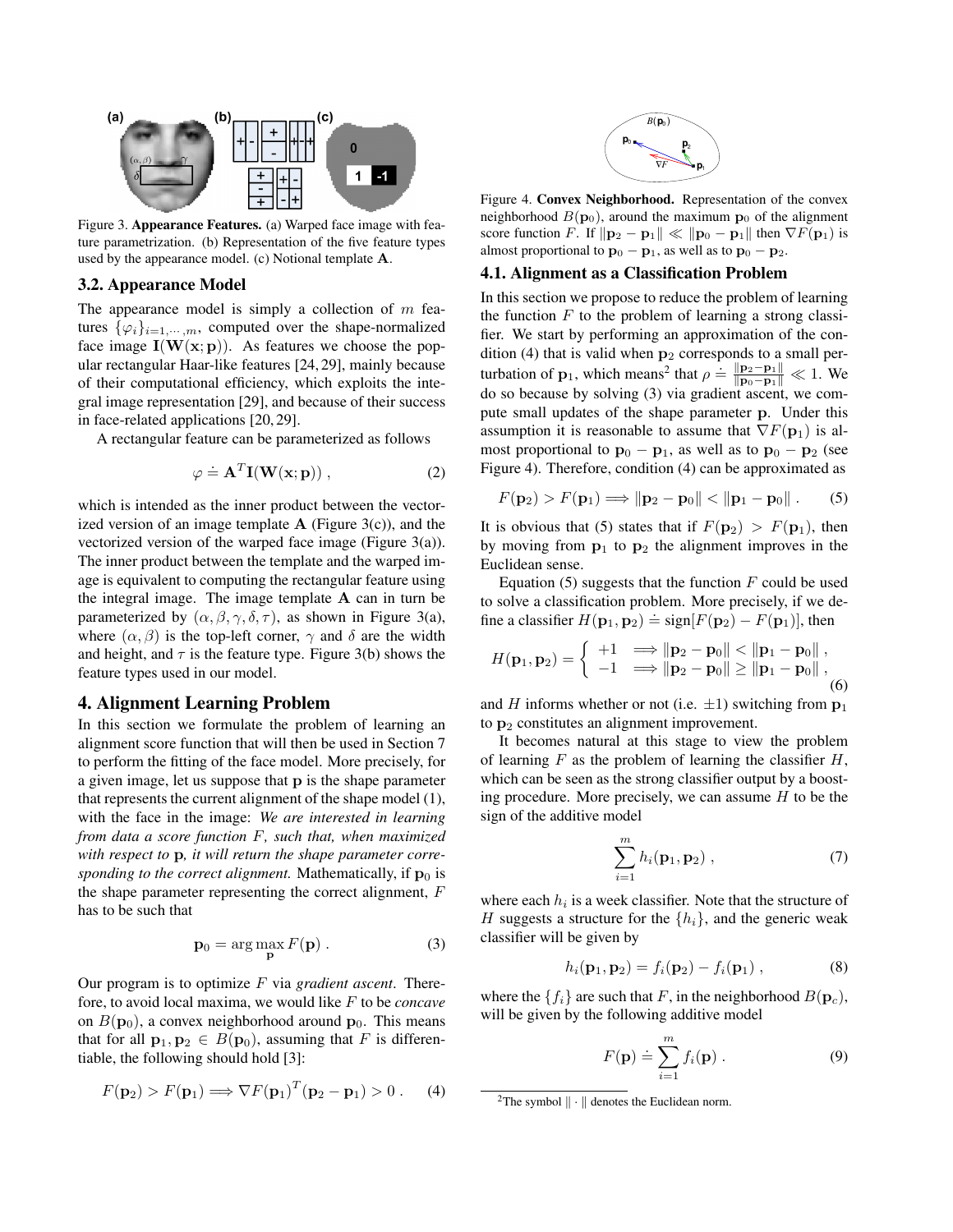

Figure 5. Training Samples. Top two rows and bottom two rows are training samples generated from the same face image  $(I_i$  and  $\mathbf{I}_i$  respectively). Samples from each row have been generated from the original shape-normalized face image on the left, and with shape-perturbation parameters  $u_1, u_2, u_3, u_4$ . From left to right the parameter  $v$  increases, and the shape parameter is varying according to Equation (10).

#### 4.2. Positive and Negative Training Sets

In this section we will describe how to build the class of positive and negative samples used to train the classifier H. We start by considering a face dataset made of  $N$  face images. Each image  $I_i$  has been manually labeled with landmarks  $s_i$ , and the corresponding ground truth shape parameter  $p_i$  can be computed according to Equation (1). From this dataset we produce a number of shape-normalized images. More precisely, we uniformly draw a set of  $U$  shapeperturbation parameters  $\{\Delta \mathbf{p}_u \mid ||\Delta \mathbf{p}_u|| = \rho\}$ , with which we compute a set of shape parameters

$$
\{ \mathbf{p}_i + v \Delta \mathbf{p}_u \}_{i=1,\cdots,N; u=1,\cdots,U; v=0,\cdots,V} \qquad (10)
$$

that we use to generate the training samples  $\{\mathbf{I}_i^{(u,v)}\}$ , such that  $\mathbf{I}_i^{(u,v)} \doteq \mathbf{I}_i(\mathbf{W}(\mathbf{x}; \mathbf{p}_i + v\Delta \mathbf{p}_u))$  (see Figure 5). Then, a positive sample is defined as the ordered pair  $x_{+iuv}$  =  $(\mathbf{I}_{i}^{(u,v+1)}, \mathbf{I}_{i}^{(u,v)})$ , and will be labeled with  $y_{+iuv} = +1$ . Similarly, a negative sample is defined as the ordered pair  $x_{-iuv} = (\mathbf{I}_i^{(u,v)}, \mathbf{I}_i^{(u,v+1)})$ , and will be labeled with  $y_{-iuv} = -1$ . Therefore, the training sets of positive and negative samples,  $\mathfrak P$  and  $\mathfrak N$  respectively, are given by

$$
\mathfrak{P} = \{x_{+iuv}\}_{i=1,\cdots,N;\ u=1,\cdots,U;\ v=0,\cdots,V-1\},
$$
  

$$
\mathfrak{N} = \{x_{-iuv}\}_{i=1,\cdots,N;\ u=1,\cdots,U;\ v=0,\cdots,V-1\}.
$$
 (11)

The reader may notice that the sets  $\mathfrak P$  and  $\mathfrak N$  have the same cardinality, which means that, in this approach, achieving the right balance between the representations of the null and the alternate hypothesis is not an issue!

## 4.3. Training the Weak Classifiers

In this section we define the weak classifiers that we intend to use, and describe how to learn them. In order to define  $h_i$ , Equation (8) shows that we only need to define  $f_i$ , where  $f_i(\mathbf{p}_1)$  operates on a pool of features computed on  $I(W(x; p_1))$ , and  $f_i(p_2)$  operates on the same pool of features, but computed on  $I(W(x; p_2))$ . In particular, we assume that the pool is made only by one feature,  $\varphi_i$ . Since we

| <b>Algorithm 1:</b> Alignment Score Function Learning                                              |                                                                                                 |      |  |
|----------------------------------------------------------------------------------------------------|-------------------------------------------------------------------------------------------------|------|--|
| <b>Data:</b> Positive and negative samples $\mathfrak{P}$ , and $\mathfrak{N}$ from Equation (11), |                                                                                                 |      |  |
| with labels $\{y_{siuv}\}_{s=\pm, i=1,\cdots,N; u=1,\cdots,U; v=0,\cdots,V-1}$                     |                                                                                                 |      |  |
| <b>Result:</b> The alignment score function $F$                                                    |                                                                                                 |      |  |
| Initialize the weights $w_{siuv} = \frac{1}{2NIV}$<br>1                                            |                                                                                                 |      |  |
| Initialize the score function $F = 0$<br>$\mathbf{2}$                                              |                                                                                                 |      |  |
| 3                                                                                                  | for each $j = 1, \cdots, m$ do                                                                  |      |  |
| 4                                                                                                  | Fit $f_j$ in the weighted least squares sense, such that                                        |      |  |
|                                                                                                    | $f_j = \operatorname*{argmin}_{f} \sum_{s in v} w_{s i u v} (y_{s i u v} - h(x_{s i u v}))^2$   | (12) |  |
|                                                                                                    | where $h(x_{siuv})=f(\mathbf{I}^{(u,v+\frac{1-s}{2})}_i)-f(\mathbf{I}^{(u,v+\frac{1+s}{2})}_i)$ |      |  |
| 5                                                                                                  | $F \longleftarrow F + f_j$                                                                      |      |  |
| 6                                                                                                  | $w_{siuv} \longleftarrow w_{siuv}e^{-y_{siuv}h_j(x_{siuv})}$                                    |      |  |
| 7                                                                                                  | Normalize the weights such that $\sum_{s i u v} w_{s i u v} = 1$                                |      |  |
| return $F = \sum_{i=1}^m f_i$<br>8                                                                 |                                                                                                 |      |  |

require  $F$  to be a differentiable function, it follows from  $(9)$ that  $f_i$  has to be differentiable. Finally, we assume that  $f_i$ is going to perform a comparison of the feature  $\varphi_i$  against a threshold  $t_i$ . By taking into account all of the above, we define  $f_i$  as

$$
f_i(\mathbf{p}) \doteq \frac{1}{\pi} \arctan(g_i \varphi_i(\mathbf{p}) - t_i) , \qquad (13)
$$

where  $q_i = \pm 1$ , and the normalizing constant ensures that  $h_i$  stays within the range of [−1, 1].

In order to learn the weak classifiers we use a boosting procedure called GentleBoost [23]. Compared to AdaBoost [13], it is numerically more robust, has been shown experimentally that has better convergence properties, and performs well on several face-related applications [19, 20, 28,31]. In this specific case, it allows for sequentially fitting additive models of the form of (7), where the week classifiers are smooth sigmoid functions ranging from  $-1$  to  $+1$ .

Algorithm 1, given above, describes the GentleBoost procedure for learning the alignment score function (9). Note that step 4 is computationally the most intensive, as the entire feature hypothesis space is exhaustively searched. Also note that, since  $h(x_{+iuv}) = -h(x_{-iuv})$ , the score function in Equation (12) could be simplified to  $\sum_{iuv} w_{+iuv} (1 - h(x_{+iuv}))^2$ .

Ultimately, learning the score function  $F$  amounts to learning the set of features  $\{\varphi_i\}$ , the thresholds  $\{t_i\}$ , and the feature signs  ${g_i}$ . Suppose that the mean of the feature  $\varphi_i$  computed over the positive samples is greater than the mean computed over the negative samples, then we set  $g_i = +1$ , otherwise we set  $g_i = -1$ . The final set of triples  $\{(\varphi_i, g_i, t_i)\}_{i=1,\dots,m}$ , together with the shape model  ${s_i}_{i=0,\dots,n}$  is called a *Boosted Ranking Model* (BRM). Figure 6 shows the top 15 features selected by the learning algorithm, as well as the spatial density map of the top 50 features. The reader may notice that most of the features are aligned with the boundaries of the natural facial features.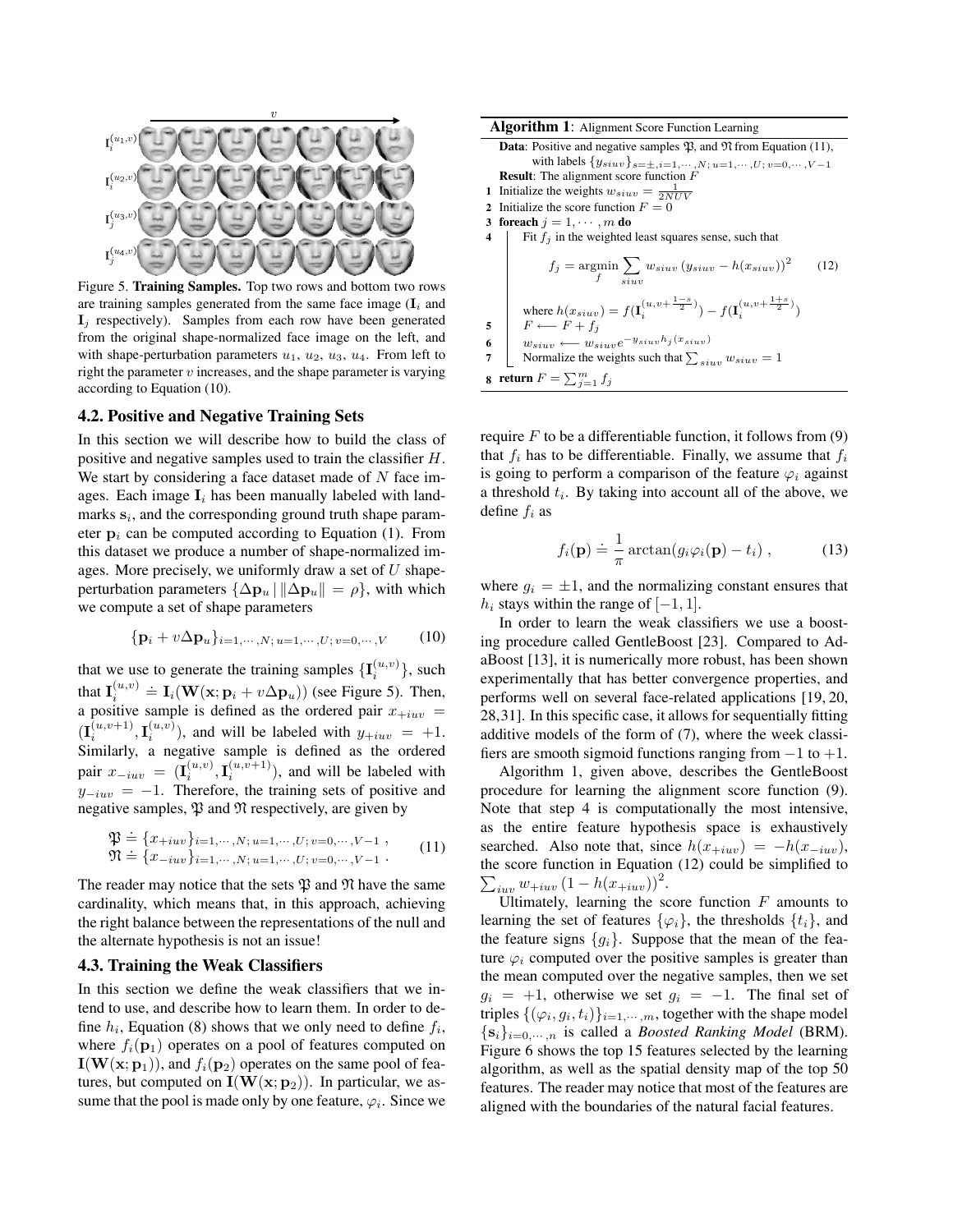

Figure 6. Selected Appearance Features. (a) Representation of the top 5 Haar features selected by Algorithm 1. (b) Representation of the top 6-15 Haar features. (c) Spatial density map of the top 50 Haar features. Most features are well aligned with the boundaries of the natural facial features.

# 5. Comparison with Other Models

The BRM belongs to the same class of models as the BAM model [20]. Therefore, compared to AAM [5, 22], it enjoys the same benefits, such as robustness to partial occlusions, improved alignment speed, and ability to incorporate knowledge about both good and bad alignment, while being substantially more parsimonious.

In comparison with BAM, our model is the outcome of a very different problem formulation. More precisely, the BAM is produced by learning a strong classifier that is able to distinguish between correct and incorrect alignment, and the results in [20] empirically show that face alignment can be achieved via gradient ascent on the corresponding classifier score function. However, there is no guarantee that the gradient will be aimed at improving the alignment (because the strong classifier can distinguish only between right or wrong fittings). On the other hand, we consider this fundamental issue at the outset, and propose to solve the alignment problem by looking for a score function that is concave, hence optimizable via gradient ascent. This leads to learning a strong classifier that is able to say whether by switching from one alignment to another one we are actually making an improvement, as opposed to saying whether or not the alignment is correct. Another advantage (as opposed to the BAM), is also the fact that positive and negative training sets naturally have the same cardinality, which makes the training problem balanced. These advantages lead to a superior alignment performance of the BRM over the BAM, as we will show in Section 8.

# 6. Relation with Ranking

Given a set of *instances* that we call *instance space*, the *ranking problem* is to design a *ranking* function that is able to tell whether one instance should be ranked higher than another one, and therefore it can produce a linear ordering of the instances. RankBoost [12] is an algorithm that, from information about the relative ranking of individual pair of instances, learns a ranking function by combining a number of *weak ranking* functions selected in a greedy fashion. Roughly speaking, the algorithm is a direct extension of AdaBoost [13] in that the ranking function is the byproduct of learning a classifier (the so called *feedback function*), which says whether a pair of instances appear to be ranked in ascending or descending order. Therefore, this process minimizes the weighted number of incorrectly ranked pairs, as opposed to AdaBoost that minimizes the weighted number of misclassifications.

In Section 4 we have shown that starting from concave optimization arguments, we can reduce the initial learning problem to learning a classifier that says whether moving from a shape parameter to another one corresponds to an alignment improvement. This is analogous to the ranking problem. In fact, H and  $\{h_i\}$  are essentially *strong* and *weak* feedback functions, whereas  $\{f_i\}$  and  $\{\varphi_i\}$  are the socalled *weak rankings* and *ranking features*. F instead is the ranking function. For the reasons highlighted in Section 4, we learn the weak feedback functions using GentleBoost, and this has naturally lead to an extension of this algorithm to solving the ranking problem, in the same way as Rank-Boost is an extension of AdaBoost.

The proposed learning algorithm has two other distinctive aspects. The traditional ranking problem labels every possible ordered pair of training samples. On the other hand, we label only pairs differing by one shapeperturbation parameter step. We do so because the alignment will be computed via gradient ascent by making small shape parameter updates, hopefully in the direction of  $p_0 - p_1$ . Therefore, there is no need to learn the feedback function when  $p_1$  and  $p_2$  are very far apart. If we were doing so, the BRM learning would become more difficult, because it would need a much larger training set, and because the BRM would be forced to learn something unnecessary. Finally, we highlight the fact that we want to learn a smooth score function, inherently defined on a continuous domain, which we discretize to make the problem tractable. This is in contrast with traditional ranking problems, which are defined on a discrete instance space.

We have experimented with RankBoost while keeping the same ranking features and weak rankings, and found out that our proposed extension of GentleBoost shows better convergence properties, and performs better in the classification test of the synthesized pairs (see Section 8).

# 7. Face Alignment

In order to align a BRM with the face in a given image I, we assume that the model is currently aligned with a shape parameter  $p^{(i)}$  (at the *i*-th iteration). As explained in Section 4, in order to achieve the optimal alignment one may perform a simple gradient ascent on the score function  $F$ , and therefore update the shape parameter as follows

$$
\mathbf{p}^{(i+1)} = \mathbf{p}^{(i)} + \nu \frac{\partial F}{\partial \mathbf{p}},
$$
 (14)

where  $\nu$  is a suitable constant. Figure 7 shows a few face images with the face model corresponding to the initial shape parameter and the shape parameter at convergence.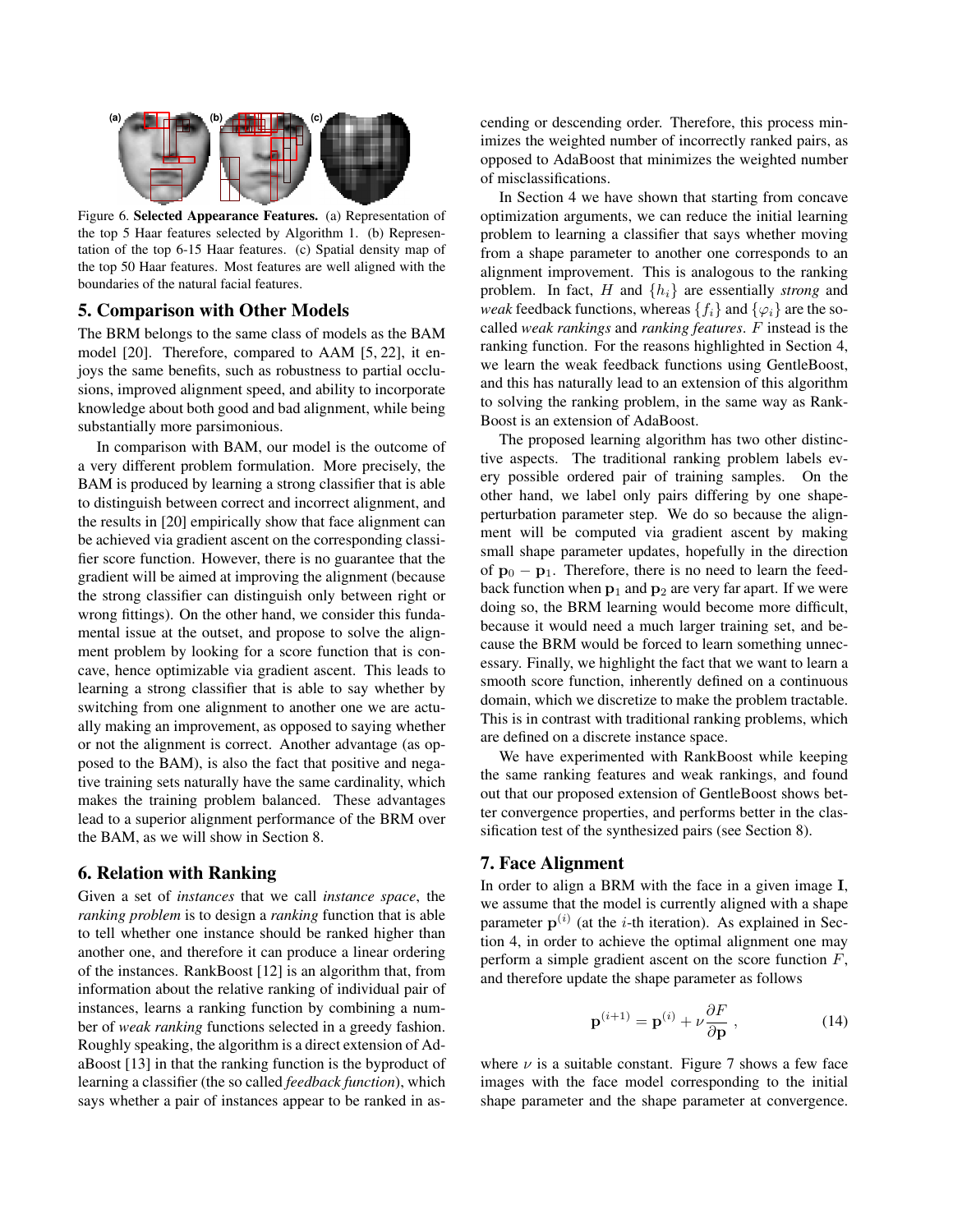

Figure 7. Alignment Examples. Face images with superimposed initial face model (green), and aligned face model (red).

From  $(2)$ ,  $(9)$ , and  $(13)$  one can see that the derivative of F with respect to **p** is

$$
\frac{\partial F}{\partial \mathbf{p}} = \frac{1}{\pi} \sum_{i=1}^{m} \frac{g_i \left( \nabla \mathbf{I} \frac{\partial \mathbf{W}}{\partial \mathbf{p}} \right)^T \mathbf{A}_i}{1 + \left( g_i \mathbf{A}_i^T \mathbf{I}(\mathbf{W}(\mathbf{x}; \mathbf{p})) - t_i \right)^2}, \quad (15)
$$

where  $\nabla I$  is the gradient of the image evaluated at  $W(\mathbf{x}; \mathbf{p})$ , and  $\frac{\partial \mathbf{W}}{\partial \mathbf{p}}$  is the Jacobian of the warp evaluated at p. The interested reader is referred to [20] for a deeper discussion on the alignment procedure, and the computational complexity, and efficient implementation of  $\partial F/\partial p$ .

# 8. Experiments

Face dataset. We start by describing the dataset used for training and testing our proposed approach. It is composed of a total of 964 images coming from the aggregation of three publicly available datasets: ND1 [4] (534 images of 200 subjects appearing in frontal view), FERET [25] (200 images of 200 subjects appearing in different pose), and BioID [27] (230 images of 23 subjects appearing under different background and lighting conditions). Figure 8 shows some typical face images from the datasets. Each image has 33 manually labeled landmarks. To speed up the training process, we down-sample each image so that the face width is roughly 40 pixels. We divide the 964 images in three parts, namely Set 1, Set 2, and Set 3. Set 1 contains the 200 images from FERET, and 200 images from ND1 (one image per subject). Set 2 contains the remaining 334 images from ND1. Set 3 is the BioID dataset. Set 1 is used as training dataset. All the three sets are used in the alignment tests. In particular, Set 2 allows for testing the performance over unseen data of seen subjects (because different images of them have been used for training), whereas Set 3 allows for testing the performance over unseen data of unseen subjects (never used for training). Note that Set 3 is particularly challenging because the subjects are captured under different cluttered background, and illumination.

Training. Throughout the section we compare three models: the proposed BRM, BAM, and an adaptation of Rank-Boost [12] that uses the same weak rankings, and training pairs of the BRM. We do not compare our model against AAM-based methods [5, 22], as it has been shown in [20] that the BAM outperforms them. We train the three models with Set 1, which originates the training samples  $\{\mathbf{I}_i^{(u,v)}\}$ , where  $i = 1, \dots, 400, u = 1, \dots, 10$  and  $v = 0, \dots, 6$ , corresponding to 24000 positive (and also negative) training pairs. In contrast, the BAM uses 400 positive and 4000



Figure 8. Face Dataset Samples. ND1 database [4] (left), FERET database [25] (center), and BioID database [27] (right).



Figure 9. Feedback Function Performance. False alarm rate of the strong feedback function when the miss-detection rate on the training set is set to 0%.

negative samples, since each image generates 10 negative samples. The resulting appearance models are such that the BRM and RankBoost have 50 weak rankings, whereas the BAM has 50 weak classifiers. The shape model has 33 shape bases and it is the same for all the models.

Convergence properties. Figure 9 plots the false alarm rate (FAR) of the strong feedback functions of both BRM and RankBoost, as function of the number of weak rankings, when the miss-detection rate on the training set is set to 0%. This shows that the BRM converges faster than RankBoost. In particular, for 50 weak rankings the FAR's of BRM and RankBoost are 1.44%, and 6.58%, respectively. Score function concavity. Figure  $10(a)$  plots the learned score (ranking) function  $F$  for 3 images, perturbed along 10 different shape-perturbation parameters  $\{\Delta \mathbf{p}_u\}$ . Figure 10(b) plots the score function for 100 images of Set 1, each of which is perturbed along one shape-perturbation parameter. Both cases highlight the concavity properties of F.

Another way to show the score function is by using grayscale values, as in Figure 11, where each column represents  $F$  computed for one image, and each image has been produced by varying the intensity of only two shape bases. The range of perturbation is  $\pm 1.6$  times the eigenvalue of the corresponding bases. For both seen data in Figure 11(a), and unseen data in Figure 11(b),  $F$  shows concave properties, as required by construction, with the brightest pixel in the center, and intensity fading towards the borders.

Ranking performance. Using the same methodology for building the training sets of pairs, we build two testing sets of pairs, one from Set 1, and one from Set 3, and test the ranking performance of the BRM, BAM, and RankBoost. The correct ranking rates are reported in Figure 12(a), which shows the superiority of the BRM versus the BAM, especially for Set 3, highlighting the stronger generalization capabilities of the BRM to unseen data. Also, BRM performs slightly better than RankBoost on both sets, and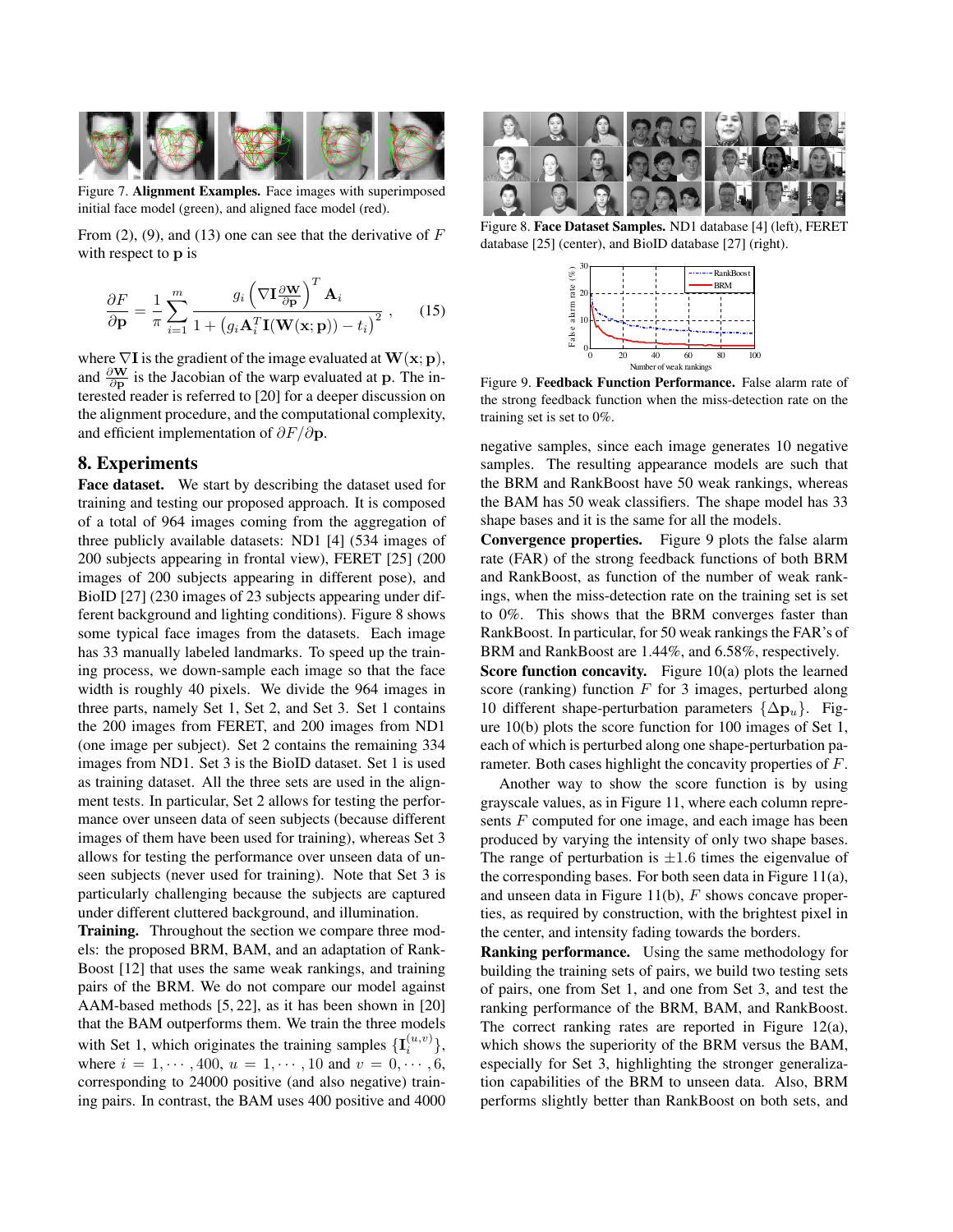

Figure 10. Alignment Score Function Profile. (a) Score functions of 3 images, corresponding to 10 shape-perturbation parameters. (b) Score functions of 100 training images, each of which corresponding to one shape-perturbation parameter.



Figure 11. Alignment Score Function Surface. Score function F of 5 images randomly selected from Set 1 (a), and 5 images from Set 2 (b), one per column. Each image is produced by varying the shape parameter corresponding to two shape bases at a time. From the top to the bottom rows we vary:  $(p_1, p_2)$ ,  $(p_3, p_4)$ ,  $(p_5, p_6)$ , and  $(p_7, p_8)$ . F is concave in both seen and unseen data, and this ensures high frequency of convergence of the alignment.

therefore it is expected to achieve better alignment performance as well. Figure 12(b) shows that BRM outperforms the BAM also in a much harder scenario, where testing pairs are built from Set 3, but with half, and one quarter of the perturbation used to produce Figure 12(a). The reader may notice the slight ranking performance drop of both methods as the perturbation becomes smaller, because it makes the ranking task more difficult.

Alignment performance. In order to evaluate the alignment quality of a modeling framework, we randomly perturb the ground truth landmarks of a face image, and use them as initial condition to align the model. The procedure is repeated multiple times on each image of the testing set in order to perform a statistical evaluation of the result. The initial position of the landmarks is generated by perturbing the components  $\{p_i\}$  of the shape parameter with independent Gaussian noise with variances multiple of the eigenvalues of the corresponding shape bases. An alignment is claimed as converged if the Root Mean Square Error (RMSE) between the aligned landmarks and the ground truth is less than one pixel. Finally, we assess the alignment robustness and accuracy by computing: (a) the Average Frequency of Convergence (AFC), given by the number of trials where the alignment converges divided by the total number of trials; and (b) the histogram of the RMSE (HRMSE) of the converged trials, which measures how close the aligned landmarks are to the ground truth.

We test BRM and BAM under the same conditions. For example, both algorithms are initialized with the same set



Figure 12. Ranking Performance. (a) Correct ranking rates of the BRM, BAM, and RankBoost on test pairs from Set 1 and Set 3. (b) Correct ranking rates of the BRM and BAM on test pairs sampled from Set 3, but with half (12 samples) and one quarter (24 samples) of the perturbation used in (a).

of randomly perturbed landmarks. Both algorithms have the same constant  $\nu$  in Equation (14), and also the same termination condition. That is, if the number of iterations is larger than 55 or the RMSE between consecutive iterations is less than 0.025 pixels. Figures  $13(a)(c)(e)$  plot the AFC of the BRM and BAM against the amount of the initial landmarks perturbation, computed over Set 1, Set 2, and Set 3, respectively. In particular, for each perturbation value, each image of each set is randomly perturbed 5, 6, or 9 times depending on whether it belongs to Set 1, Set 2, or Set 3, respectively.

The AFC plots in Figure 13 show that BRM-based alignment is substantially more robust than BAM-based alignment for both seen and unseen data. In contrast, the accuracy improvement of the BRM over the BAM, demonstrated by HRMSE, is not as large as the AFC melioration. For example, on Set 3 the average  $(\pm$  the standard deviation) BRM-RMSE is  $0.5745 \pm 0.1725$ , whereas the average BAM-RMSE is  $0.6533 \pm 0.1594$ . This means that, when approaching convergence, BAM and BRM have comparable ability to rank pairs. This aspect is confirmed also by the left-most plot of Figure 12(b).

Speed. When computing Figure 13(c) on a low-end PC, we recorded the time and number of iterations taken by our Matlab<sup>TM</sup> implementation of the BAM, and of the BRM, to converge. When both algorithms converge, the BAM takes an average of 8.06 iterations, and 0.122 seconds, whereas the BRM takes an average of 7.4 iterations, and 0.112 seconds. We attribute this improvement to the superior property of the ranking function of the BRM, compared to the classifier function of the BAM.

# 9. Conclusions

We have introduced the Boosted Ranking Model (BRM), a new discriminative face model suitable to perform face alignment. The BRM is associated to a score function learned from data, which is meant to be concave to ensure that fitting can be achieved via gradient ascent. Learning a BRM corresponds to training a boosted classifier with a particular structure, that makes it equivalent to learning a boosted ranking function. This is done by extending Gen-